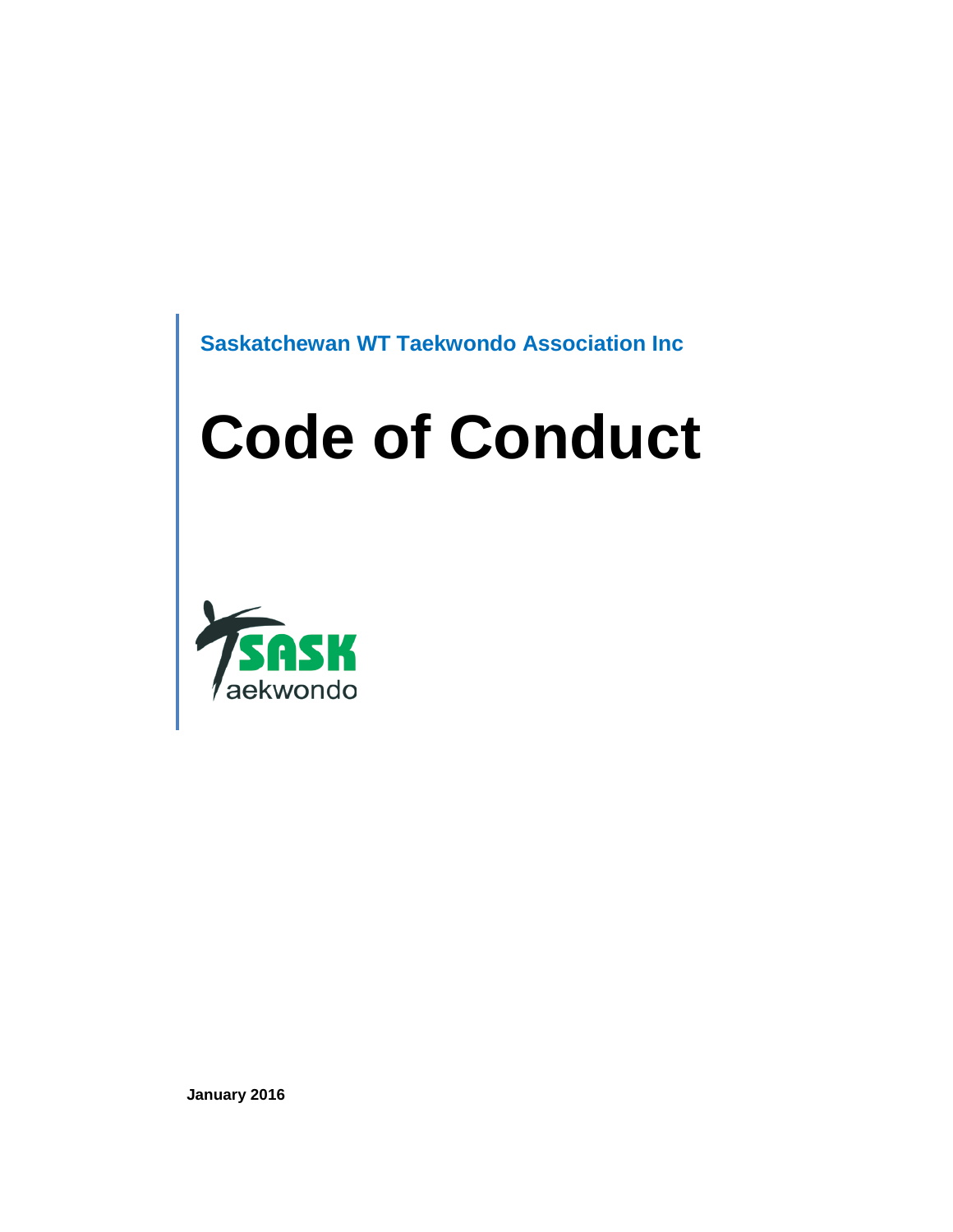# **Saskatchewan WT Taekwondo Association Inc Code of Conduct**

#### **Definitions**

- 1. The following terms have these meanings in this Code:
	- a) *"Association"* Saskatchewan WT Taekwondo Association Inc.
	- b) "*Individuals"* All categories of membership defined in the Association's Bylaws, as well as all individuals engaged in activities with the Association including, but not limited to, athletes, coaches, referees, officials, volunteers, managers, administrators, committee members, and directors and officers of the Association
	- c) "*Harassment*" Behaviour that constitutes harassment is defined in Section 7(b)
	- d) "*Workplace Harassment or Workplace Violence*" Behaviour that constitutes workplace harassment and workplace violence is defined in Section 7(c)
	- e) "*Sexual harassment*" Behaviour that constitutes sexual harassment and workplace violence is defined in Section 7(d)

# **Purpose**

2. The purpose of this Code is to ensure a safe and positive environment by making Individuals aware that there is an expectation of appropriate behaviour consistent with this Code. The Association supports equal opportunity, prohibits discriminatory practices, and is committed to providing an environment in which all individuals are treated with respect and fairness.

# **Application of this Code**

- 3. This Code applies to Individuals' conduct during the Association's business, activities, and events including, but not limited to, competitions, practices, tryouts, training camps, travel associated with the Association's activities, the Association's office environment, and any meetings.
- 4. This Code also applies to Individuals' conduct outside of the Association's business, activities, and events when such conduct adversely affects relationships within the Association and/or its Members (and its work and sport environment) and is detrimental to the image and reputation of the Association. Such jurisdiction will be determined by the Association at its sole discretion.
- 5. An Individual who violates this Code may be subject to sanctions pursuant to the Association's *Discipline and Complaints Policy*.
- 6. An employee of the Association found to have breached this Code will be subject to appropriate disciplinary action subject to the terms of the Association's Human Resources Policy*,* as well as the employee's Employment Agreement, as applicable. Violations could result in a warning, reprimand, access restrictions, suspension and other disciplinary actions up to and including termination of employment/contract.

#### **Responsibilities**

- 7. Individuals have a responsibility to:
	- a) Maintain and enhance the dignity and self-esteem of the Association members and other individuals by:
		- i. Demonstrating respect to individuals regardless of body type, physical characteristics, athletic ability, age, ancestry, colour, race, citizenship, ethnic origin, place of origin, creed, disability, family status, marital status, gender identity, gender expression, sex, and sexual orientation
		- ii. Focusing comments or criticism appropriately and avoiding public criticism of Individual or the Association
		- iii. Consistently demonstrating the spirit of sportsmanship, sport leadership, and ethical conduct
		- iv. Acting, when appropriate, to correct or prevent practices that are unjustly discriminatory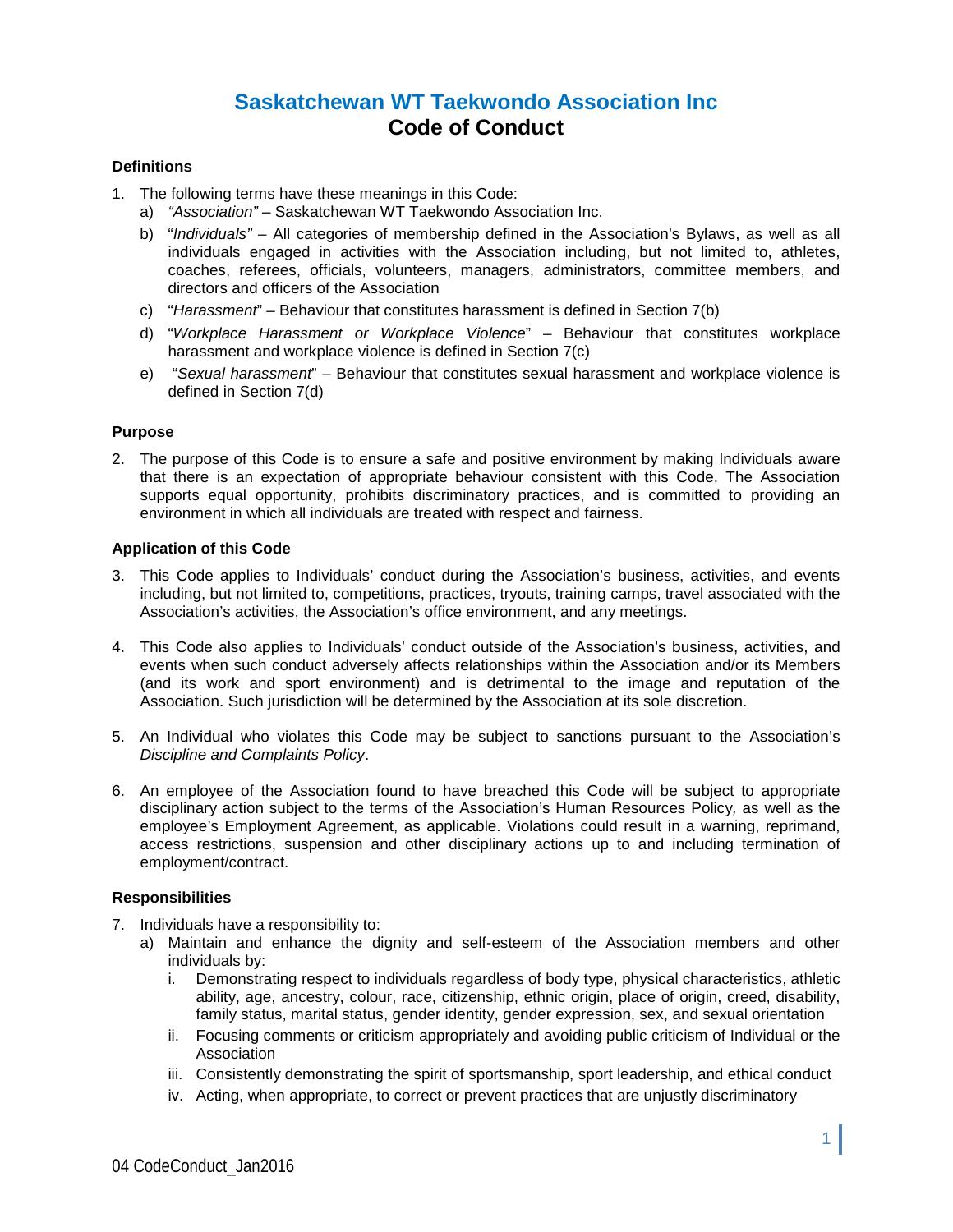- v. Consistently treating individuals fairly and reasonably
- vi. Ensuring adherence to the rules of the sport and the spirit of those rules
- b) Refrain from any behaviour that constitutes **harassment**. Types of behaviour that constitute harassment include, but are not limited to:
	- a. Written or verbal abuse, threats, or outbursts
	- b. The display of visual material which is offensive or which one ought to know is offensive
	- c. Unwelcome remarks, jokes, comments, innuendo, or taunts
	- d. Leering or other suggestive or obscene gestures
	- e. Condescending or patronizing behaviour which is intended to undermine self-esteem, diminish performance or adversely affect working conditions
	- f. Practical jokes which cause awkwardness or embarrassment, endanger a person's safety, or negatively affect performance
	- g. Any form of hazing
	- h. Unwanted physical contact including, but not limited to, touching, petting, pinching, or kissing
	- i. Unwelcome sexual flirtations, advances, requests, or invitations
	- j. Physical or sexual assault
	- k. Behaviours such as those described above that are not directed towards a specific individual or group but have the same effect of creating a negative or hostile environment
	- l. Retaliation or threats of retaliation against an individual who reports harassment
- c) Refrain from any behaviour that constitutes **Workplace Harassment or Workplace Violence**, where workplace harassment is defined as conduct against a worker in a workplace that is known or ought reasonably to be known to be unwelcome; and where workplace violence is defined as the exercise of physical force by a person against a worker, in a workplace, that causes or could cause physical injury to the worker; an attempt to exercise physical force against a worker, in a workplace, that could cause physical injury to the worker; or a statement or behaviour that it is reasonable for a worker to interpret as a threat to exercise physical force against the worker, in a workplace, that could cause physical injury to the worker. Workplace matters should not be confused with legitimate, reasonable management actions that are part of the normal work function, including measures to correct performance deficiencies, such as placing someone on a performance improvement plan, or imposing discipline for workplace infractions. Types of behaviour that constitute workplace harassment or workplace violent include, but are not limited to:

#### *Workplace Harassment*

- i. Bullying
- ii. Repeated offensive or intimidating phone calls or emails
- iii. Inappropriate touching, advances, suggestions or requests
- iv. Displaying or circulating offensive pictures, photographs or materials
- v. Psychological abuse
- vi. Discrimination
- vii. Intimidating words or conduct (offensive jokes or innuendos)
- viii. Words or actions which are known or should reasonably be known to be offensive, embarrassing, humiliating, or demeaning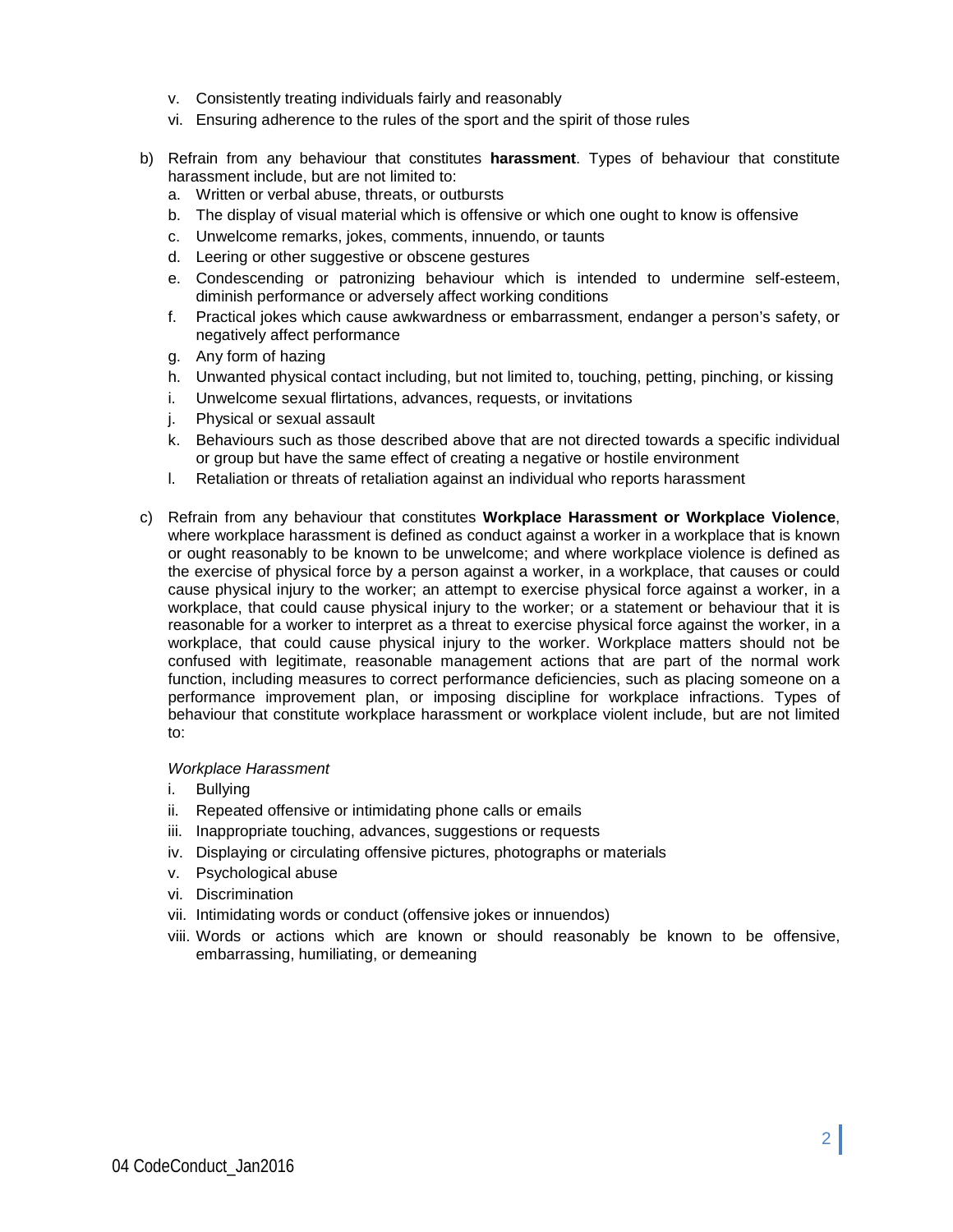*Workplace Violence* 

- ix. Verbal threats to attack a worker
- x. Sending to or leaving threatening notes or emails
- xi. Making threatening physical gestures
- xii. Wielding a weapon
- xiii. Hitting, pinching or unwanted touching which is not accidental
- xiv. Blocking normal movement or physical interference, with or without the use of equipment
- xv. Sexual violence
- xvi. Any attempt to engage in the type of conduct outlined above
- d) Refrain from any behaviour that constitutes **Sexual Harassment**, where sexual harassment is defined as unwelcome sexual comments and sexual advances, requests for sexual favours, or conduct of a sexual nature. Types of behaviour that constitute sexual harassment include, but are not limited to:
	- i. Sexist jokes
	- ii. Display of sexually offensive material
	- iii. Sexually degrading words used to describe a person
	- iv. Inquiries or comments about a person's sex life
	- v. Unwelcome sexual flirtations, advances, or propositions
	- vi. Persistent unwanted contact
- e) Abstain from the non-medical use of drugs or the use of performance-enhancing drugs or methods. More specifically, the Association adopts and adheres to the Canadian Anti-Doping Program. The Association will respect any penalty enacted pursuant to a breach of the Canadian Anti-Doping Program, whether imposed by the Association or any other sport Association
- f) Refrain from associating with any person for the purpose of coaching, training, competition, instruction, administration, management, athletic development, or supervision of the sport, who has incurred an anti-doping rule violation and is serving a sanction involving a period of ineligibility imposed pursuant to the Canadian Anti-Doping Program and/or the World Anti-Doping Code and recognized by the Canadian Centre for Ethics in Sport (CCES)
- g) Refrain from the use of power or authority in an attempt to coerce another person to engage in inappropriate activities
- h) Refrain from consuming alcohol, tobacco products, or recreational drugs while participating in Association programs, activities, competitions, or events. In the case of adults, avoid consuming alcohol in situations where minors are present and take reasonable steps to manage the responsible consumption of alcohol in adult-oriented social situations associated with the Association's events
- i) Respect the property of others and not wilfully cause damage
- j) Adhere to all federal, provincial, municipal and host country laws
- k) Comply, at all times, with the Association's bylaws, policies, procedures, and rules and regulations, as adopted and amended from time to time
- l) When driving a vehicle with an Individual:
	- i. Not have his or her license suspended
	- ii. Not be under the influence of alcohol, illegal drugs or substances
	- iii. Have valid car insurance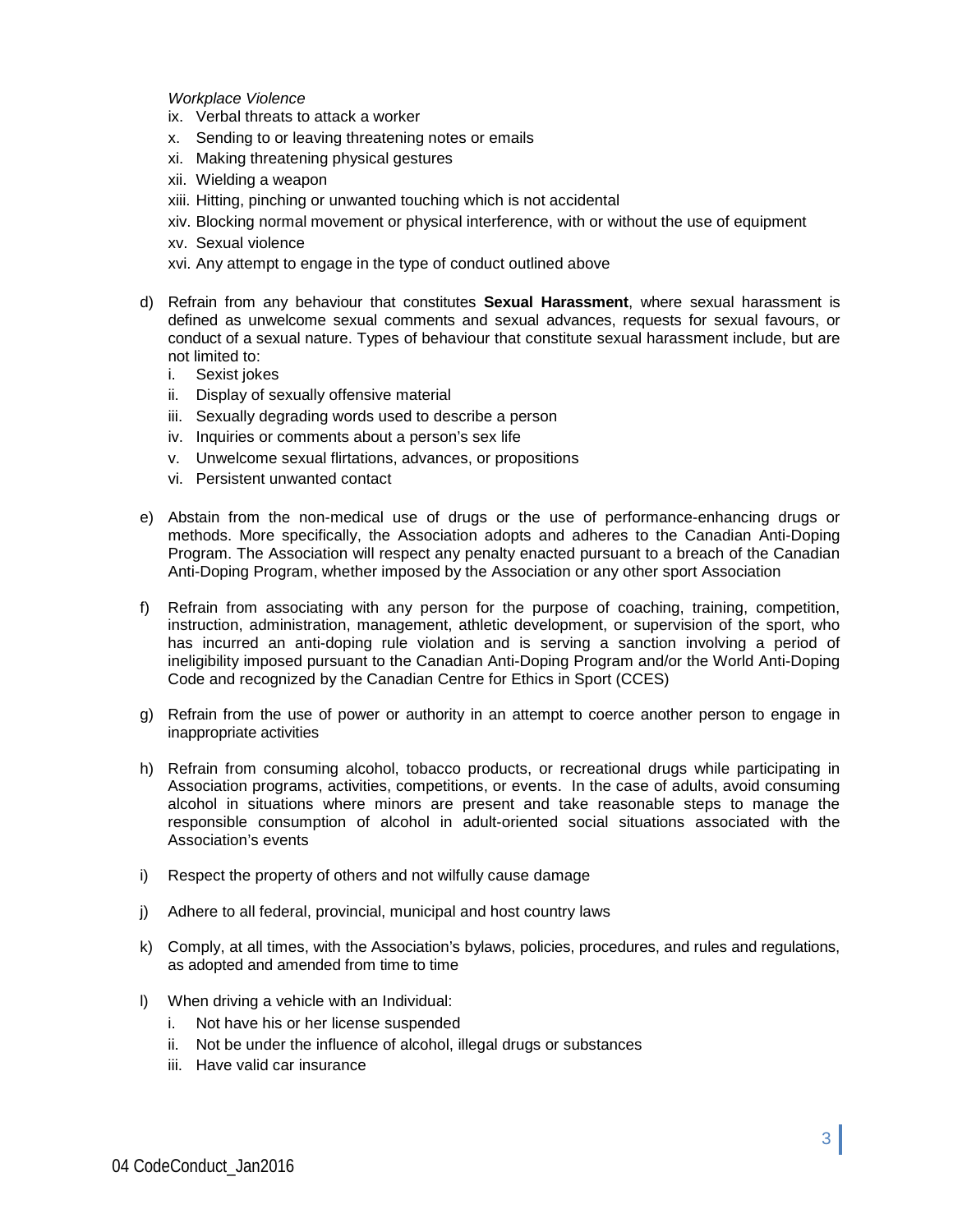m) Refrain from engaging in deliberate cheating which is intended to manipulate the outcome of a competition and/or not offer or receive any bribe which is intended to manipulate the outcome of a competition.

# **Board/Committee Members**

- 8. In addition to section 7 (above), Association's Directors and Committee Members will have additional responsibilities to:
	- a) Function primarily as a member of the board and/or committee(s) of Association; not as a member of any other particular member or constituency
	- b) Act with honesty and integrity and conduct themselves in a manner consistent with the nature and responsibilities of the Association's business and the maintenance of Individuals' confidence
	- c) Ensure that the Association's financial affairs are conducted in a responsible and transparent manner with due regard for all fiduciary responsibilities
	- d) Conduct themselves openly, professionally, lawfully and in good faith in the best interests of Association
	- e) Be independent and impartial and not be influenced by self-interest, outside pressure, expectation of reward, or fear of criticism
	- f) Behave with decorum appropriate to both circumstance and position
	- g) Keep informed about the Association's activities, the provincial sport community, and general trends in the sectors in which they operate
	- h) Exercise the degree of care, diligence, and skill required in the performance of their duties pursuant to the laws under which the Association is incorporated
	- i) Respect the confidentiality appropriate to issues of a sensitive nature
	- j) Respect the decisions of the majority and resign if unable to do so
	- k) Commit the time to attend meetings and be diligent in preparation for, and participation in, discussions at such meetings
	- l) Have a thorough knowledge and understanding of all Association governance documents
	- m) Conform to the bylaws and policies approved by Association

#### **Coaches**

- 9. In addition to section 7 (above), coaches have many additional responsibilities. The coach-athlete relationship is a privileged one and plays a critical role in the personal, sport, and athletic development of the athlete. Coaches must understand and respect the inherent power imbalance that exists in this relationship and must be extremely careful not to abuse it, consciously or unconsciously. Coaches will:
	- a) Ensure a safe environment by selecting activities and establishing controls that are suitable for the age, experience, ability, and fitness level of the involved athletes
	- b) Prepare athletes systematically and progressively, using appropriate time frames and monitoring physical and psychological adjustments while refraining from using training methods or techniques that may harm athletes
	- c) Avoid compromising the present and future health of athletes by communicating and cooperating with sport medicine professionals in the diagnosis, treatment, and management of athletes' medical and psychological treatments
	- d) Accept and promote athletes' personal goals and refer athletes to other coaches and sports specialists as appropriate
	- e) Support the coaching staff of a training camp, provincial team, or national team; should an athlete qualify for participation with one of these programs
	- f) Provide athletes (and the parents/guardians of minor athletes) with the information necessary to be involved in the decisions that affect the athlete
	- g) Act in the best interest of the athlete's development as a whole person
	- h) Comply with the Association's *Screening Policy, if applicable.*
	- i) Report to the Association any ongoing criminal investigation, conviction, or existing bail conditions, including those for violence, child pornography, or possession, use, or sale of any illegal substance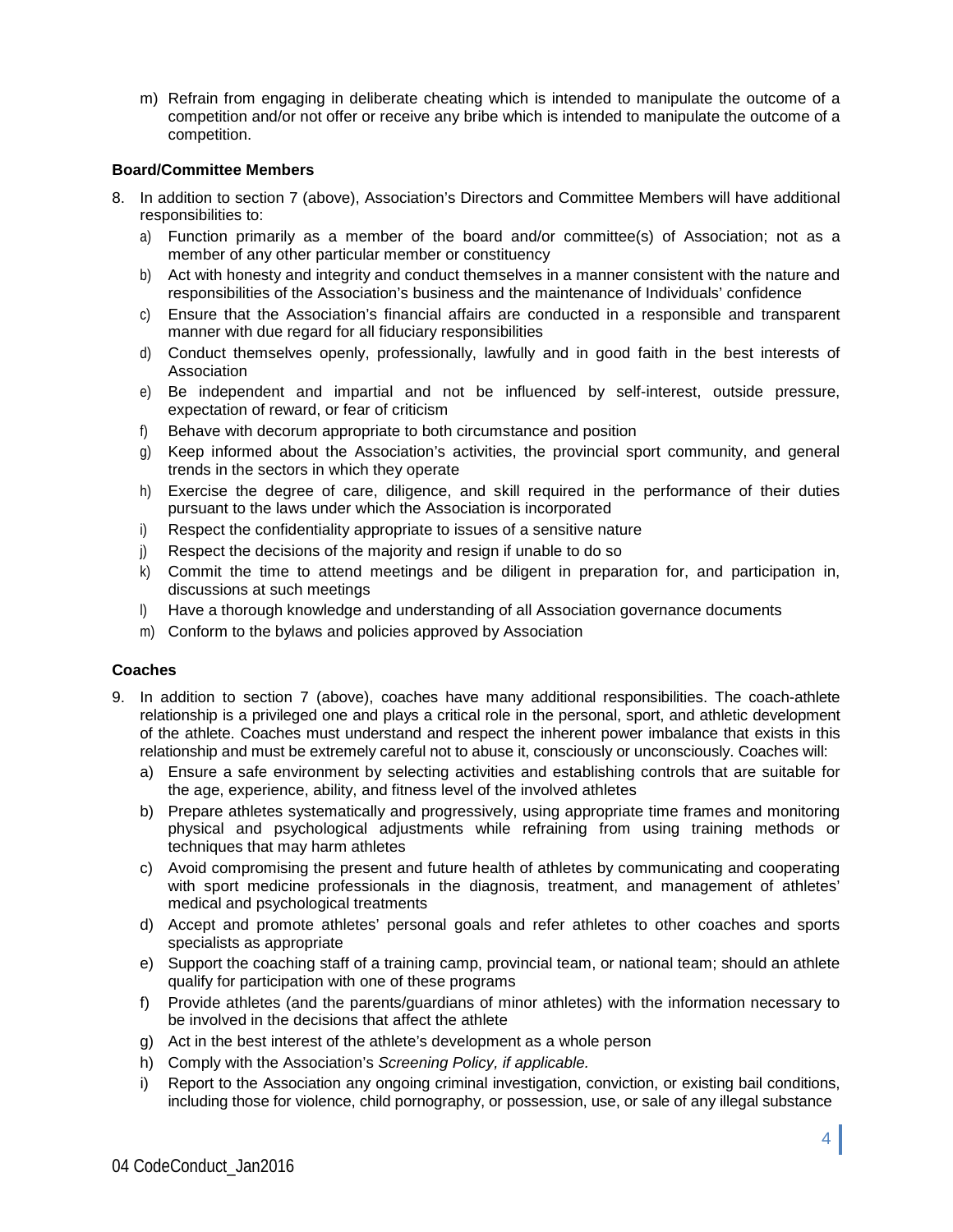- j) Under no circumstances provide, promote, or condone the use of drugs (other than properly prescribed medications) or performance-enhancing substances and, in the case of minors, alcohol and/or tobacco
- k) Respect athletes playing with other teams and, in dealings with them, not encroach upon topics or actions which are deemed to be within the realm of 'coaching', unless after first receiving approval from the coaches who are responsible for the athletes
- l) Dress professionally, neatly, and inoffensively
- m) Use inoffensive language, taking into account the audience being addressed
- n) Recognize the power inherent in the position of coach and respect and promote the rights of all participants in sport. This is accomplished by establishing and following procedures for confidentiality (right to privacy), informed participation, and fair and reasonable treatment. Coaches have a special responsibility to respect and promote the rights of participants who are in a vulnerable or dependent position and less able to protect their own rights
- o) Not engage in a sexual relationship with an athlete under 18 years old, or an intimate or sexual relationship with an athlete over the age of 18 if the coach is in a position of power, trust, or authority over the athlete
- p) Refrain from using their power or authority to coerce another person to engage in or tolerate sexual or harmful activities.
- q) Refrain from conduct that causes physical or emotional harm to Individuals
- r) Prevent the use of power or authority in an attempt, successful or not, to coerce another person to engage in or tolerate sexual activity.

# **Athletes**

10. In addition to section 7 (above), athletes will have additional responsibilities to:

- a) Report any medical problems in a timely fashion, when such problems may limit their ability to travel, practice, or compete; or in the case of carded athletes, interfere with the athlete's ability to fulfill their carded athlete requirements
- b) Participate and appear on-time, well-nourished, and prepared to participate to their best abilities in all competitions, practices, training sessions, tryouts, tournaments, and events
- c) Properly represent themselves and not attempt to participate in a competition for which they are not eligible by reason of age, classification, or other reason
- d) Adhere to the Association's rules and requirements regarding clothing and equipment
- e) Act in a sportsmanlike manner and not display appearances of violence, foul language, or gestures to other athletes, officials, coaches, or spectators
- f) Dress in a manner representative of the Association; focusing on neatness, cleanliness, and discretion
- g) Act in accordance with the Association's policies and procedures and, when applicable, additional rules as outlined by coaches or managers

#### **Officials**

11. In addition to section 7 (above), officials will have additional responsibilities to:

- a) Maintain and update their knowledge of the rules and rules changes
- b) Work within the boundaries of their position's description while supporting the work of other officials
- c) Act as an ambassador of the Association by agreeing to enforce and abide by national and provincial rules and regulations
- d) Take ownership of actions and decisions made while officiating
- e) Respect the rights, dignity, and worth of all individuals
- f) Not publicly criticize other officials or any club or the Association
- g) Act openly, impartially, professionally, lawfully, and in good faith
- h) Be fair, equitable, considerate, independent, honest, and impartial in all dealings